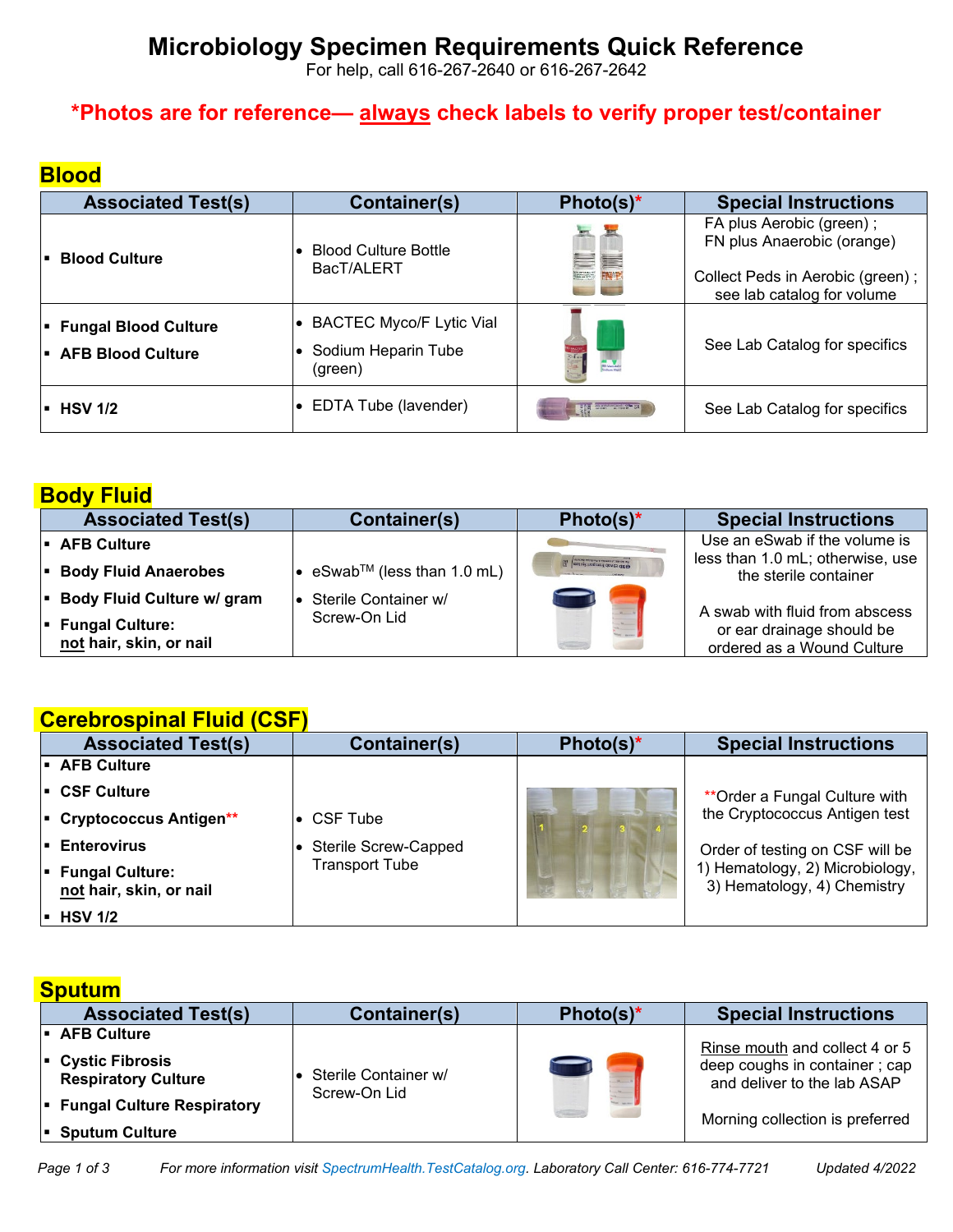## **Microbiology Specimen Requirements Quick Reference**

For help, call 616-267-2640 or 616-267-2642

## **\*Photos are for reference— always check labels to verify proper test/container**

#### **Stool**

| <b>Associated Test(s)</b>                                                                 | <b>Container(s)</b>               | Photo(s)*              | <b>Special Instructions</b>                                                                              |
|-------------------------------------------------------------------------------------------|-----------------------------------|------------------------|----------------------------------------------------------------------------------------------------------|
| <b>Enteric Pathogens by PCR</b>                                                           | • Cary Blair                      | <b>BLAIRW</b>          | Send in stool 3-pack and fill all                                                                        |
| • H. Pylori                                                                               | (Dark Pink Liquid)                | 10 <i>mm</i>           | containers to the indicated line                                                                         |
| - Giardia/Cryptosporidium                                                                 | $\bullet$ SAF Fixative            |                        | Send in stool 3-pack and fill all                                                                        |
| • Ova and Parasites, Complete                                                             | (Clear Liquid)                    |                        | containers to the indicated line                                                                         |
| • Adenovirus<br>• C. Difficile Toxin***<br>• H. Pylori<br>• Lactoferrin<br>• Occult Blood | • Empty Vial<br>(Plain Container) | <b>HER DE EN BIOTS</b> | ***C. Diff must be liquid/loose<br>Send in stool 3-pack and fill all<br>containers to the indicated line |

### **Swab- General (NOTE: fluid, tissue, or biopsy is preferred over swab)**

| <b>Associated Test(s)</b>                                                    | Container(s)                                               | Photo(s)* | <b>Special Instructions</b>                                                           |
|------------------------------------------------------------------------------|------------------------------------------------------------|-----------|---------------------------------------------------------------------------------------|
| <b>Anaerobe Culture</b>                                                      |                                                            |           |                                                                                       |
| <b>Bordetella Pertussis PCR</b>                                              |                                                            |           |                                                                                       |
| Ciprofloxacin Screen                                                         |                                                            |           | 1) Remove tube from wrapper                                                           |
| <b>Fungal Culture:</b><br>fluid, genital, or oral<br>not hair, skin, or nail |                                                            |           | 2) Label with patient information<br>3) Remove swab aseptically<br>and collect sample |
| <b>E</b> Group B Strep, PCR (GBS)                                            |                                                            |           | 4) Place swab in tube so that it<br>reaches the bottom                                |
| ■ Group B Strep,<br><b>Penicillin Allergy PCR</b>                            | • $eSwab^{TM}$ : Standard Tip<br>• $eSwab^{TM}$ : Mini-Tip |           | 5) Break off swab at the edge of<br>the tube (molded mark)                            |
| I■ MRSA Screen                                                               | (preferable for pediatric and                              |           | 6) Screw cap on tube tightly                                                          |
| Staph. Aureus Screen                                                         | nasopharyngeal collection)                                 |           | 7) Send tube with swab inside<br>to the Laboratory                                    |
| Strep A Screen:<br>cervix/vaginal                                            |                                                            |           |                                                                                       |
| Trichomonas:<br><b>OSOM or Wet Prep</b>                                      |                                                            |           | NOTE: Clearly indicate the<br>source of the specimen                                  |
| l▪ VRE Screen                                                                |                                                            |           |                                                                                       |
| • Wound Culture                                                              |                                                            |           |                                                                                       |